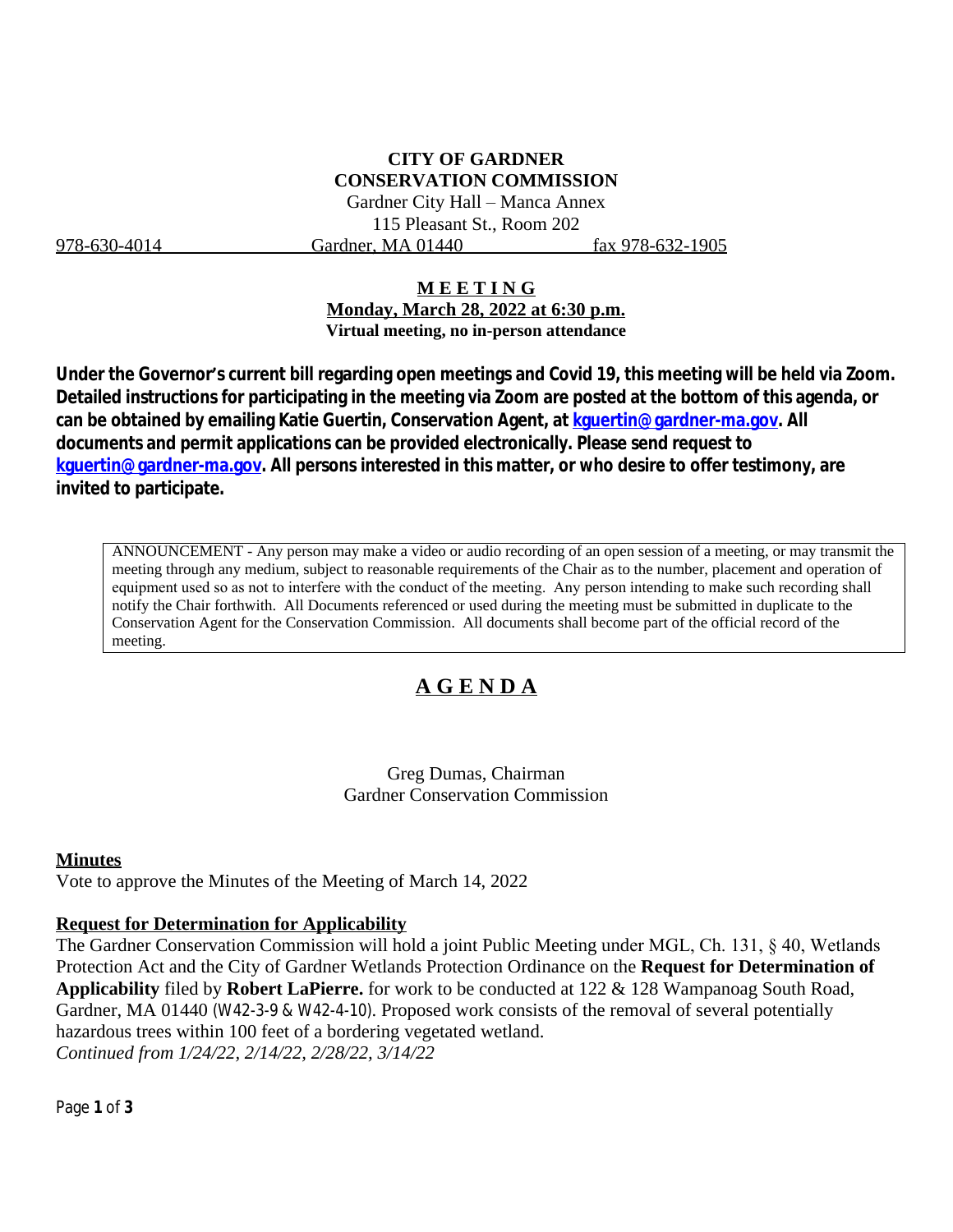### **Request for Determination for Applicability**

The Gardner Conservation Commission will hold a joint Public Meeting under MGL, Ch. 131, § 40, Wetlands Protection Act and the City of Gardner Wetlands Protection Ordinance on the **Request for Determination of Applicability** filed by **Ronald Chevarie.** for work to be conducted at 72 Minott Street, Gardner, MA 01440 (W12-18-6). Proposed work consists of the construction of a garage within 100 feet of a bordering vegetated wetland.

### **Notice of Intent**

The Gardner Conservation Commission will hold a joint Public Hearing under MGL, Ch. 131, § 40, Wetlands Protection Act and the City of Gardner Wetlands Protection Ordinance on **a Notice of Intent** filed by **Ronald Chevarie**, for the construction of a single-family home and associated utilities, located at 80 Minott Street, Gardner (W12-23-7). The proposed work is located within the buffers to Bordering Vegetated Wetland.

### **Notice of Intent**

The Gardner Conservation Commission will hold a joint Public Hearing under MGL, Ch. 131, § 40, Wetlands Protection Act and the City of Gardner Wetlands Protection Ordinance on **a Notice of Intent** filed by **Gregory Romac**, for the removal and replacement of the bridge, located on Riverside Road, Gardner (H22-3-10). The proposed work is located within the buffers to Bordering Vegetated Wetland and Riverfront Area.

**New Business** Elementary School peer review

### **Upcoming Meetings**

April 11

*NOTICE: These Agenda items consist of items that are reasonably anticipated by the Chair to be discussed at the meeting and are specifically allowed to be discussed at the meeting. Not all items listed may in fact be discussed and other items not listed may also be brought up for discussion to the extent permitted by law.*

Katie Guertin is inviting you to a scheduled Zoom meeting.

Topic: Gardner Conservation Commission Time: Mar 28, 2022 06:30 PM Eastern Time (US and Canada)

Join Zoom Meeting https://zoom.us/j/97901057193?pwd=Ny84NkVLM2lEcXBRRGtsRzVvMHczdz09

Meeting ID: 979 0105 7193 Passcode: 709142 One tap mobile +13017158592,,97901057193# US (Washington DC) +13126266799,,97901057193# US (Chicago)

Dial by your location +1 301 715 8592 US (Washington DC) +1 312 626 6799 US (Chicago) +1 929 205 6099 US (New York)

Page **2** of **3**